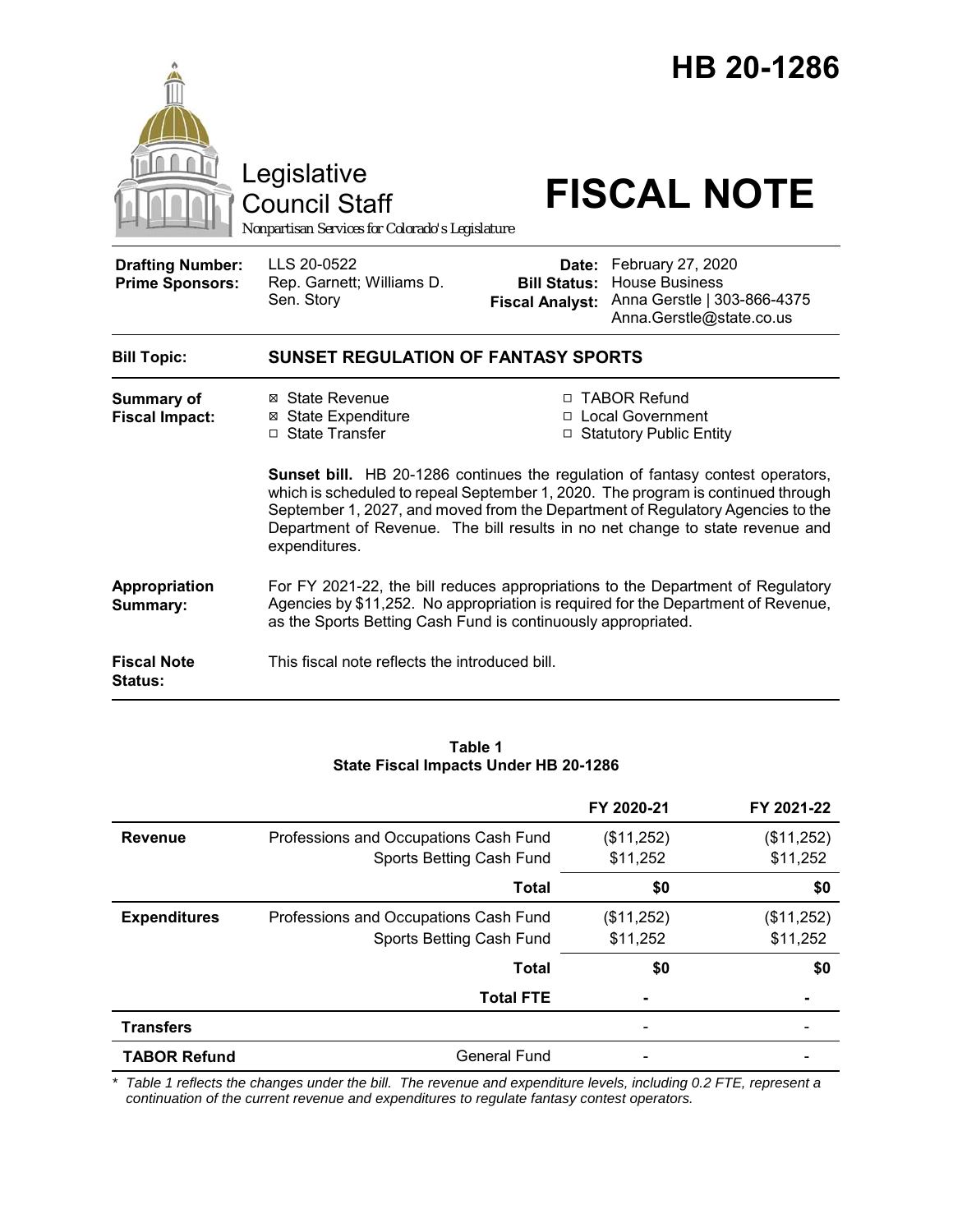February 27, 2020

# **Summary of Legislation**

The bill continues the regulation of fantasy contests operators for seven years, through September 1, 2027, and implements the recommendations in the sunset report. Specifically, the bill:

- transfers regulatory authority from the Division of Professions and Occupations in the Department of Regulatory Agencies (DORA) to the Division of Gaming in the Department of Revenue (DOR); and
- requires small fantasy contest operators complete annual audits by an independent third party and submit the results to the DOR.

## **Background**

Fantasy contest operators have been regulated by DORA since FY 2016-17. Large fantasy contest operators with more than 7,500 active players in Colorado must obtain a license, and small fantasy contest operators with less than 7,500 active players must apply for a registration. In FY 2018-19, there were 2 licensed large fantasy contest operators and 33 registered small fantasy contest operators. In FY 2018-19, DORA had revenue and expenditures of \$11,252, and administered the program with approximately 0.2 FTE. There have not been any complaints or disciplinary actions since the program's inception.

### **New and Continuing Revenue and Expenditure Impact**

Based on actual FY 2018-19 data, DORA currently has revenue and expenditures of \$11,252 to regulate of fantasy contest operators, and utilizes 0.2 FTE to administer the program. The bill continues current revenue and expenditure levels, but shifts them from DORA to DOR. As a result, the bill reduces revenue and expenditures in DORA and increases revenue and expenditures in DOR, beginning in FY 2020-21. DOR may modify the license and registration fees in order to cover actual costs, and there may be an additional workload increase for DOR to answer questions from operators and collect the new annual audits from small contest operators.

The fiscal note does not identify a change to TABOR refunds because the revenue is already accounted for in the LCS revenue forecast. If this bill is not enacted, the program will end on September 1, 2021, following a wind-down period, and state revenue and expenditures in DORA will decrease by \$11,252 starting in FY 2021-22.

### **Effective Date**

The bill takes effect September 1, 2020, if the General Assembly adjourns on May 6, 2020, as scheduled, and no referendum petition is filed.

### **State Appropriations**

For FY 2020-21, the bill requires a reduction in appropriations of \$11,252 and 0.2 FTE from the Professions and Occupations Cash Fund in the Department of Regulatory Agencies. No appropriation is required for the Department of Revenue, as the Sports Betting Cash Fund is continuously appropriated.